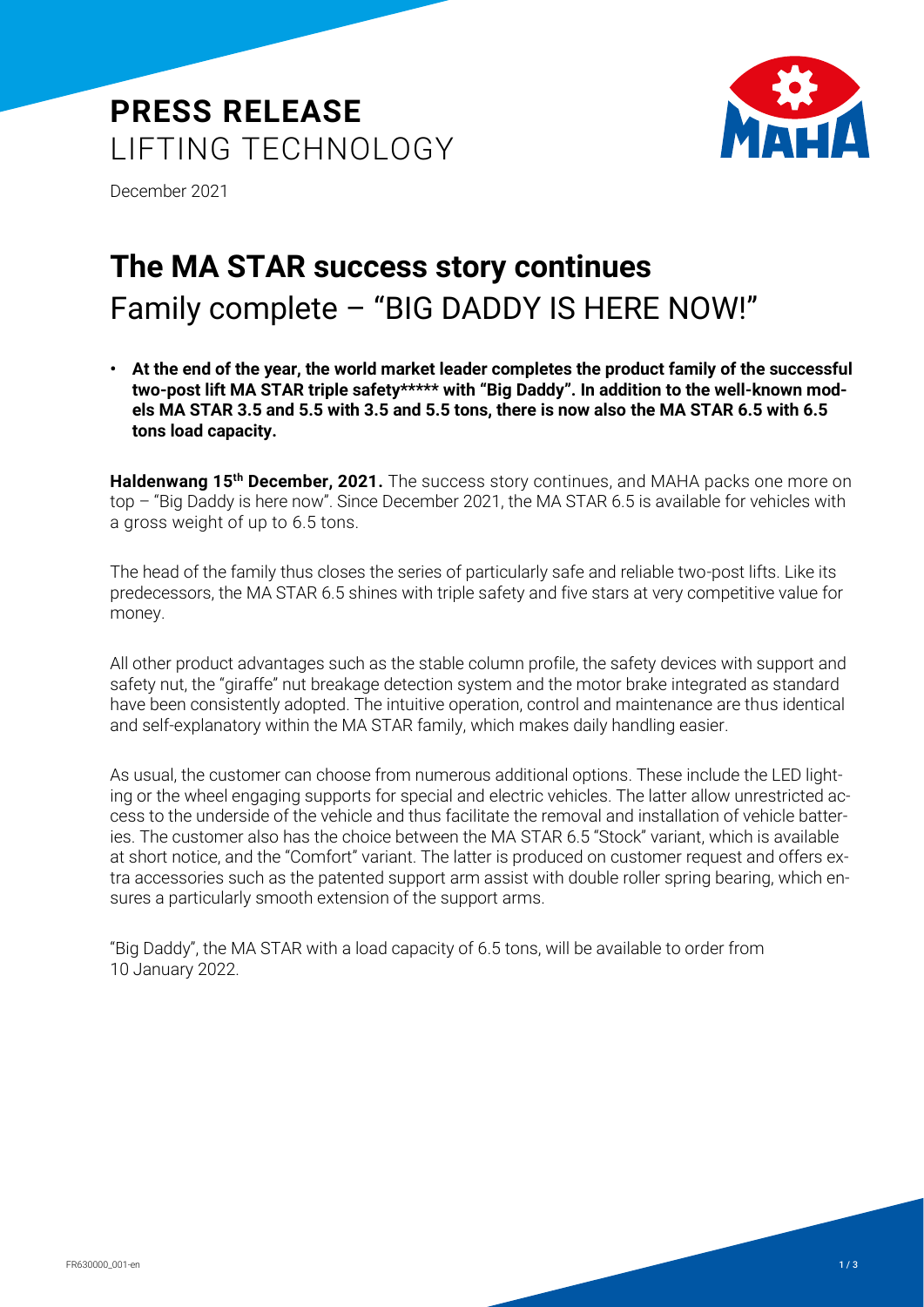## **PRESS RELEASE** LIFTING TECHNOLOGY





*"Big Daddy is here now!" – MA STAR 6.5*

#### *Two of many options:*

*special and electric vehicles*





*Wheel engaging support for LED lighting*

Product details, technical data and much more information about the MA STAR 6.5 can also be found on our website under the following links:

#### "Stock"

[MA STAR 6.5 STOCK | MAHA Maschinenbau Haldenwang GmbH & Co. KG](https://www.maha.de/en/products/lifting-technology/two-post-lift/ma-star-65-stock~p25712)

#### "Comfort"

[MA STAR 6.5 | MAHA Maschinenbau Haldenwang GmbH & Co. KG](https://www.maha.de/en/products/lifting-technology/two-post-lift/ma-star-65~p25715)

MAHA's extensive portfolio offers the right lift for every vehicle: from passenger cars to vans to large commercial vehicles.

You can find the complete product range under the following link: https://www.maha.de/en/products/lifting-technology